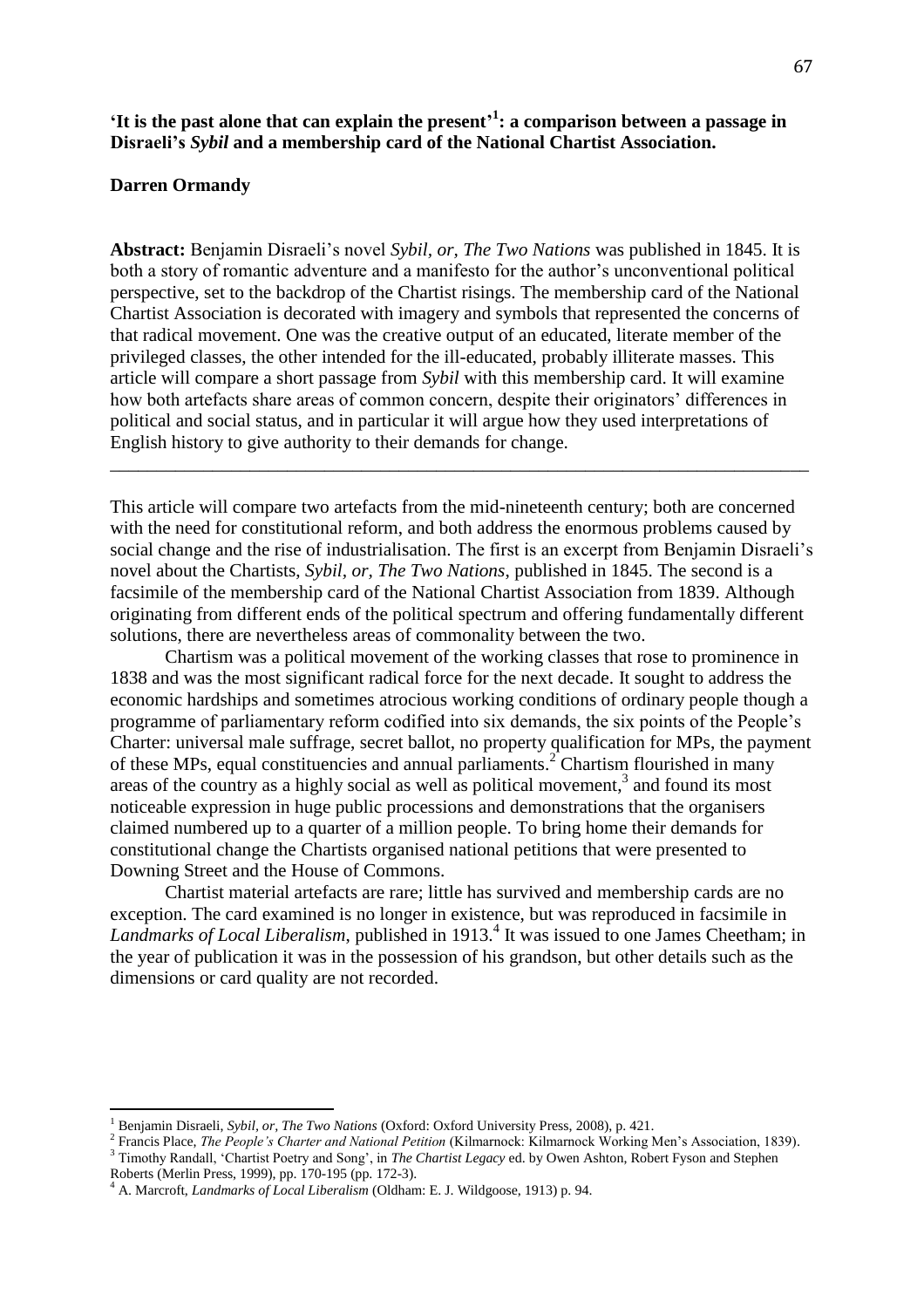

Figure 1: NCA Membership Card <sup>5</sup>

Figure 2: Royal Coat of Arms<sup>6</sup>

The membership card displays a set of possibly unconnected symbols that are on first inspection arranged in imitation (critics could say parody) of the Royal coat of arms. There is a central image surrounded by a garter, and a banner underneath. To the left and the right of the garter image there are bearers, with an emblem above it. In the Royal coat of arms the central image is the emblems of England, Scotland and Ireland quartered; on the card this is replaced with a lion rampant. The garter on the Royal arms bears the legend 'Honi Soit Qui Mal Y Pense'; on the card it reads 'This Is Our Charter'. The banners on both the Royal coat of arms and the membership card are decorated with roses, shamrocks, and thistles; but on the Royal arms this banner reads 'Dieu Et Mon Droit*'* ('God and My Right'), whereas the card banner reads 'God Is Our Guide', accompanied by the fasces, a bundle of thin sticks bound together representing strength through unity.

The Royal arms are borne by the lion and the unicorn, replaced on the membership card by a man and woman bearing respectively a spade and a rake. The emblem atop of the chartist 'garter' is not the crown but a globe. Either side of this globe is a cap of liberty and an English tricolour, and above them an all-seeing eye between a beehive and a sheaf of wheat.

For the Chartists, each of these symbols had important associative meanings. It was a national movement, at a time when a sense of national identity was still at a formative stage.

 $\overline{a}$ <sup>5</sup> Marcroft, p. 94.

 $6$  Reproduction of the Royal Coat of Arms. Author: Sodokan. Under the GNU Free Documentation License, this image adapted from full colour to greyscale.

http://en.wikipedia.org/wiki/File:Coat\_of\_Arms\_of\_the\_United\_Kingdom\_%281837-1952%29.svg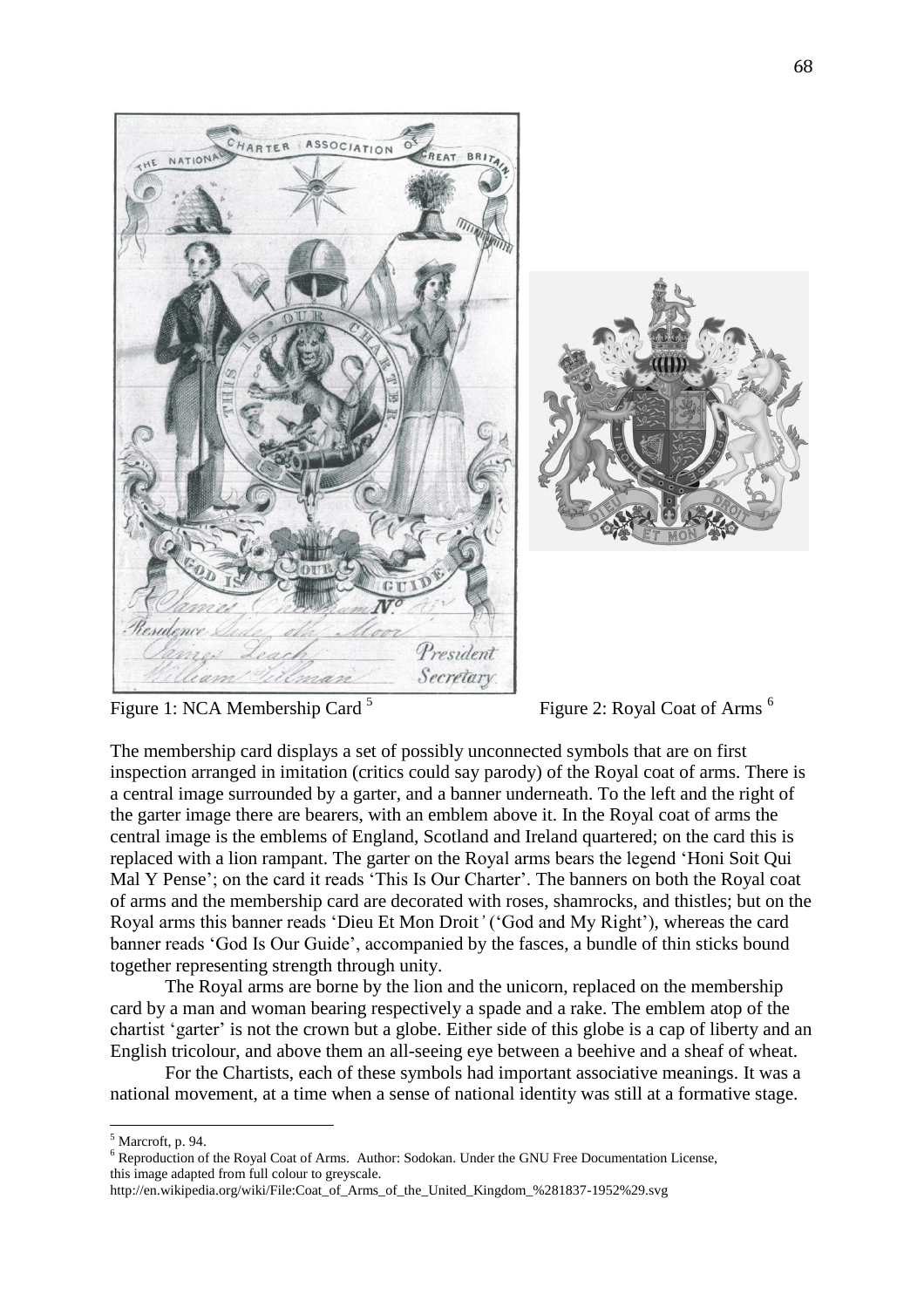The centres of Chartism were culturally and geographically diverse, ranging from the industrial cities of Manchester, Birmingham, Glasgow, and South Wales, to the merchants in London and agricultural regions such as Wiltshire. In the age before mass-communication local dialects and local customs varied greatly; travel by road was slow and the emerging railways were yet to form a national network.<sup>7</sup> Potent symbolism was its own form of masscommunication; an image could convey a rich ideological theme that would be removed from the constraints of language and understood by all, helping create a sense of shared identity and common purpose that overcame regional variation.

As its subtitle indicates, *Sybil* is a novel about the divided society in Britain in the 1840s. Disraeli portrayed the physical and moral degradations suffered by working people in unflinching detail, relying heavily on accounts from government inspectors who reported their findings in the parliamentary blue books. Disraeli looked for a solution, and the newlyelected Tory backbencher found common ground with a small group of young MPs known as the Young England group. Centred around Lord John Manners, Young England argued for a return to the medievalism of a restored Church and Monarchy. Disraeli's trilogy of novels, *Coningsby* (1844), *Sybil* (1845) and *Tancred* (1847) can be best understood as emotive manifestos for this ideology, which the author summarised in a General Preface to a reissue of this trilogy in 1870.<sup>8</sup> Appropriately there are six points to his argument. Firstly, power should be returned to the aristocracy and the crown, who in turn must assume their historic role as the protectors of the people. Secondly, the Church must return to its medieval role as the moral centre of English life and provider of essential relief for the poor and destitute. Thirdly, a new commercial code should be established rejecting the 'Venetian finance' of the Whig oligarchy.<sup>9</sup> Fourthly, Ireland should be governed 'according to the policies of Charles I and not Oliver Cromwell.' Fifthly, the reformed constitution of 1832 should be freed from its Whiggish 'sectarian bondage', and lastly the duty of those in government should be to 'elevate the physical as well as the moral condition of the people.' 10

The excerpt taken from *Sybil* describes a Chartist delegation visiting one Lord Valentine to ask for his support for the national petition.<sup>11</sup> It is an unusual passage. The delegates await the arrival of the lord in his salon, allowing the author an opportunity to describe the lavish interior. The walls are hung with blue satin and mirrors, the ceiling richly painted. The furniture matching this opulence, and there are bookshelves covered in richly bound volumes. An open book is full of costume illustrations. When Lord Valentine arrives he is attractively described: 'slender, broad-shouldered, small-waisted, of a graceful presence', dressed in a small Greek cap and a robe of Indian shawls.

Valentine's refined tastes could be seen as bordering on dandyism, and that such an aesthete would have little sympathy with the bitter realities of Industrial Britain. But such expectations do not reflect the author's very particular worldview. For Disraeli, this lord is an exemplar of the aristocratic ideal; his refined tastes show him to be a man close to the author's heart. In his youth Disraeli shared such dandyish inclinations. There are accounts of him dressed in 'green velvet trousers, a canary-coloured waistcoat, low shoes, silver buckles, lace at his wrists and his hair in ringlets<sup> $12$ </sup> or  $\alpha$  black velvet suit with ruffles'.<sup>13</sup> Indeed, the Young England ideology was described as a form of 'mental dandyism'.<sup>14</sup> But for Young

 $\overline{a}$ 

<sup>7</sup> Malcolm Chase, *Chartism: A New History* (Manchester: Manchester University Press, 2007), p. 11.

<sup>8</sup> Richard Faber, *Young England* (London: Faber, 1987), pp. 185-6.

<sup>&</sup>lt;sup>9</sup> In Disraeli's view, 'Venetian Finance' is an economic system where government is effected in the interests of business, and the powers of the nominal head of state are severely restricted. Originating in Venice, this system was adopted by the mercantile society in Holland. It was then imported into Britain with the Glorious Revolution of 1688: *Sybil*, pp.18-21.  $10$  Quoted in Faber, pp. 185-6.

<sup>11</sup> *Sybil*, pp. 224-9.

<sup>12</sup> T. A. Jenkins, *Disraeli and Victorian Conservatism* (Basingstoke: Macmillan, 1996) p. 5.

<sup>&</sup>lt;sup>13</sup> Christopher Hibbert, *Disraeli: A Personal History* (London: HarperCollins, 2004) p. 15.

<sup>14</sup> Faber, p. 208.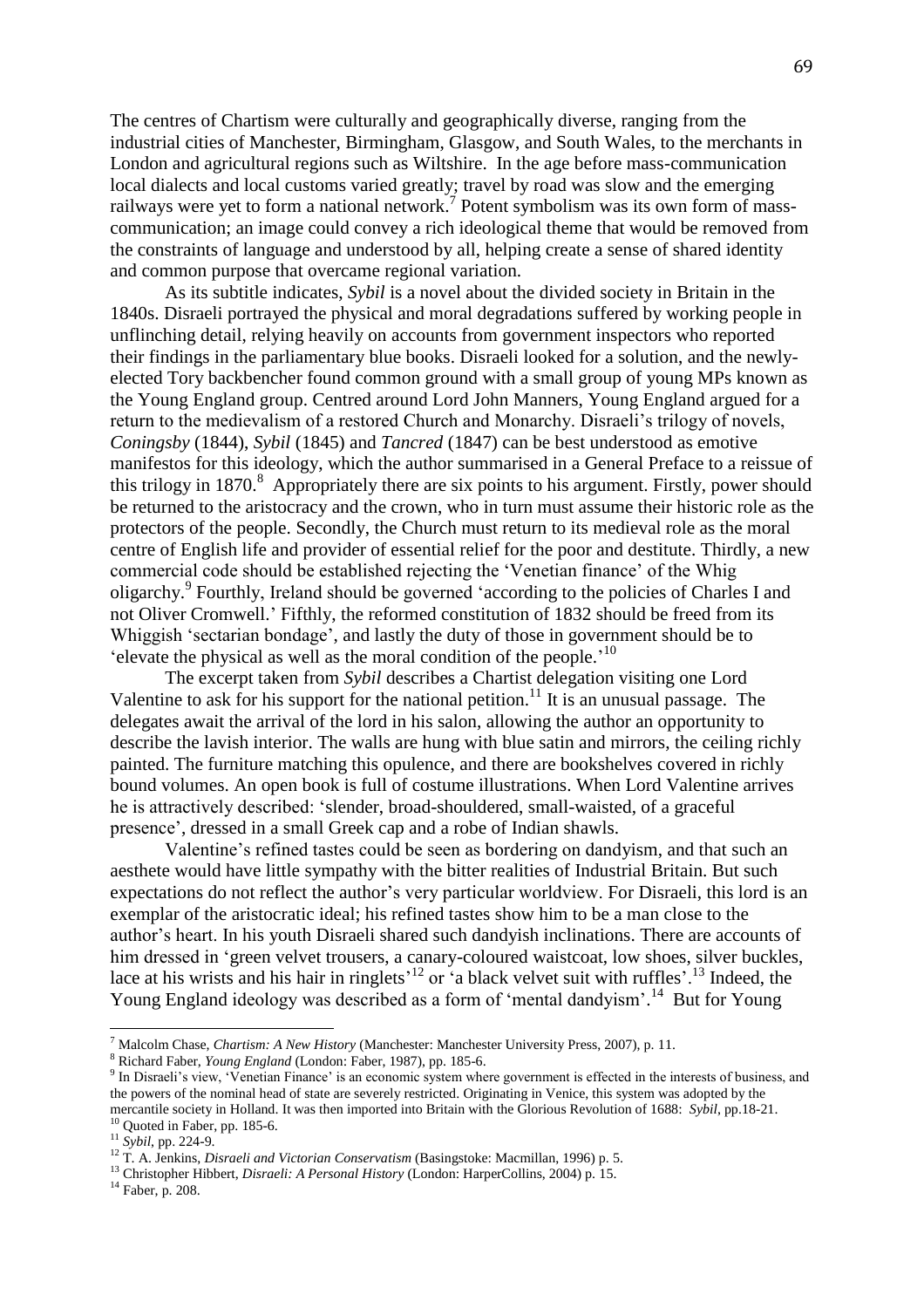England and Disraeli, the aristocracy are the natural leaders of the people <sup>15</sup> and Lord Valentine's handsomeness and aesthetic sensibilities prove to the reader, from the author's perspective at least, that Lord Valentine is a striking example of the aristocratic ideal.

His worthiness is proved as the passage continues. In his 'clear and cheerful voice, and with an unaffected tone of frankness which put his guests at their ease' Lord Valentine listens politely to the Chartists' request for a 'respectful discussion' of their claims before stating his position, that he comes from a long line of distinguished noblemen that have quite literally built the country: 'The finest trees in England were planted by my family; they raised several of your most beautiful churches; they have built bridges, made roads, dug mines, and constructed canals.' <sup>16</sup> Yet despite the favourable and personal terms with which Disraeli describes Lord Valentine, he allows his Chartist delegates a response that is both reasoned and persuasive; they argue that these achievements were due as much to the working people as to the nobility who led them: 'What share in these great works had that faculty of Labour whose sacred claims we now urge.' This is an argument often repeated in Chartist media. Banners proclaiming 'Labour, The Source Of All Wealth' and 'The People – The Foundation – The Source Of All Power' were displayed in processions in Manchester.<sup>17</sup> The symbolism on the membership card confirms this. Both the man and the woman hold implements of their industriousness. The wheatsheaf, representing bounty, sits above the woman. The beehive, representing since classical times industry and organised productivity, is above the man. The claim that the workers are the root of the nation's prosperity was more than a general statement of worthiness. Thomas Malthus's *An Essay on the Principle of Population* claimed that social prosperity was dependent on population levels held in check, by implication justifying the necessity for disease and high mortality.<sup>18</sup> This assertion was vigorously rejected by the Chartists. They claimed that the world was created with ample sufficiency for all: 'The verdant earth on which we tread / Was by [God's] hand, all carpeted; / Enough for all her freely gave'.<sup>19</sup> It was man, in the form of the ruling elite, that starved the population: 'priests and lords and kings .../ Heedless of our sufferings, / Devour what we produce!'<sup>20</sup> Overturning this unfair political order would be a revolution in the true sense of the word, returning society back to its natural state. In this context the beehive too has a more revolutionary implication; tradition also states that bees thrive because the 'idle drones' are driven from the hive.

In *Sybil*, as the Chartist delegates survey Lord Valentine's salon, they notice in the corner of the room 'a figure in complete armour, black and gold, richly inlaid, and grasping in its gauntlet the ancient standard of England…. "That suit of armour has combated for the people before this," claims Lord Valentine, "for it stood by Simon de Montfort on the field of Evesham."<sup>21</sup> Disraeli's choice of historical reference is illuminating. To a modern reader the most notable example of the medieval nobility resisting tyranny would be Magna Carta. But in the 1840s the revolt by King John's barons had been claimed by the Chartists; their very name, and their 'People's Charter' was consciously reminiscent of the thirteenth-century rebellion. As Disraeli made clear, his Young England manifesto looked to restore medieval prerogatives to the nineteenth-century throne. That de Montfort fought to limit this power, and indeed imprisoned his monarch Henry III, was an inconvenient truth the author seems to have ignored.

 $\overline{a}$ 

<sup>21</sup> *Sybil*, p. 226.

 $15$  Faber, p. 7.

<sup>16</sup> *Sybil,* p. 225.

<sup>&</sup>lt;sup>17</sup> Paul A. Pickering, *Chartism and the Chartists in Manchester and Salford* (Basingstoke: Macmillan, 1995) pp. 214-6.

<sup>18</sup> T. R. Malthus, *An Essay on the Principle of Population* (London: 1807), Book I, pp. 2-5.

<sup>&</sup>lt;sup>19</sup> Hymn Fourteenth, The National Chartist Hymn Book, 1845 online facsimile, URL:

http://www.calderdale.gov.uk/wtw/search/controlservlet?PageId=Detail&DocId=102253&PageNo=3  $^{20}$  Hymn Seventh, The National Chartist Hymn Book.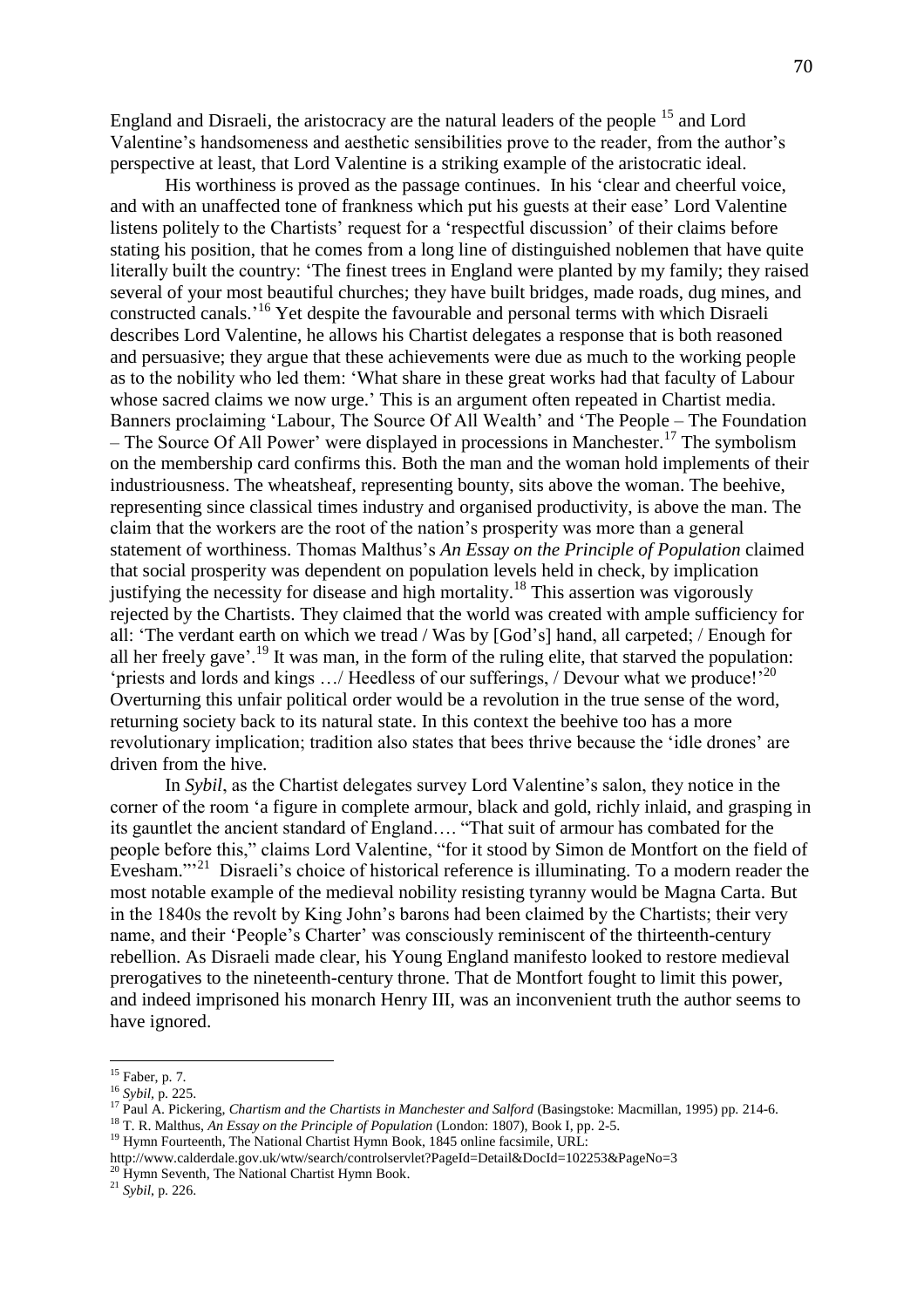The Chartists, too, looked to history as a justification of their claims but unlike Disraeli they recalled a tradition of popular constitutionalism that was for them both radical and patriotic. That the Chartists should perceive themselves as patriots may seem contradictory. Linda Colley in *Britons* is dismissive of such an argument; for her this patriotism was a cynically pragmatic strategy, 'It showed in the marcher's eyes, at least, what they were doing was legitimate and positively public-spirited.<sup>22</sup> This depends on the definition of 'patriotism'. In the years following the French Revolution Tory politicians in particular sought to define it as a loyalty to the establishment structures of Church and State. For the radical movements its meaning was very different: 'England' was a collective term for The People, 'patriotism' a loyalty to those people and a striving for their wellbeing. That patriotic symbols can have widely differing interpretations can be seen in the figure of Britannia. Before the French Revolution she was seen as a British Marianne: 'a national, often libertarian symbol; it was only in the first half of the nineteenth century that she was claimed as a representative of royal and state authority.<sup>23</sup>

The Chartists were very aware of their national history and saw themselves as inheritors of a radical tradition, a struggle for the rights of The People that was more truly patriotic than support of the ruling establishment.<sup>24</sup> Patriotic and national symbolism features strongly on the NCA membership card. Garlanding the lower banner, in the same fashion as the Royal coat of arms, are shamrocks, roses and thistles. That patriotism would overcome despotism is shown in the central figure of the lion rampant; it stands on top of a cannon, a sword, and other symbols of the military force which the Chartists reasonably expected would be turned against them, while an antique helm – a common feature in the heraldry of the aristocratic families – is overturned and dangled on a chain.

At the base of the membership card a banner bears the legend 'God Is Our Guide', a sentiment echoed in a Chartist hymn; 'God is our guide / Our cause is just.<sup>25</sup> In the twentieth century Chartist historians were often dismissive of this religiosity. Friedrich Engels described Chartism as among the first mass movements of the British proletariat, $^{26}$  and from this Marxist perspective many aspects of Chartist culture, such as the tea parties, the hymn singing and the Christian Chartist Churches, were seen as a middle-class Victorian respectability attempting to undermine the movement's true radicalism. <sup>27</sup> Yet this Christian perspective is a further example of how the Chartists looked to history as a justification of their cause, in this case the message of the early church. One of the founders of the Scottish Chartist Church, Patrick Brewster, was clear; 'Our politics are the politics of the Bible.<sup>28</sup> Such churches, often decorated with portraits of the movement's leaders together with leading radical of the past, were 'overtly combining political solidarity with a radical social gospel.<sup>29</sup> The founder of the Birmingham Chartist Church, Arthur O'Neill, emphasised how their struggle would mirror the experiences of the first Christians: the first day spent at the altar, the second mingling with the masses, the third at the bar of judgment and the fourth possibly in a dungeon. $30$ 

This recourse to the perceived ideals of the early Christians had inspired radical movements before the Chartists. Joseph Rayner Stephens declared that Jesus Christ was 'the

 $\overline{a}$ 

<sup>22</sup> Linda Colley, *Britons: Forging the Nation* (New Haven; London: Yale University Press, 2009) p. 344.

<sup>&</sup>lt;sup>23</sup> Linda Colley, quoted in James Epstein, *Radical Expression: Political Language, Ritual and Symbol in England, 1790-1850* (New York; Oxford: Oxford University Press, 1984) p. 78.

<sup>&</sup>lt;sup>24</sup> Angus Hawkins, *Habits of Heart and Mind: Victorian Political Culture* (manuscript) p. 109.

<sup>&</sup>lt;sup>25</sup> Hymn Ninth, the National Chartist Hymn Book.

<sup>&</sup>lt;sup>26</sup> Friedrich Engels, *The Condition of the Working Class in England* (Oxford: Oxford University Press 2009), p. 133.

<sup>27</sup> Trygve R. Tholfsen, 'The Chartist Crisis in Birmingham', *International Review of Social History* Vol. 3 Issue 03 (Dec. 1958), pp. 461-480 (p. 476).

<sup>28</sup> Chase, p. 50.

 $29$  Chase, p. 5.

<sup>30</sup> *Parliamentary Papers*, 1843, XIII, p. 137, quoted in Tholfsen, p. 476.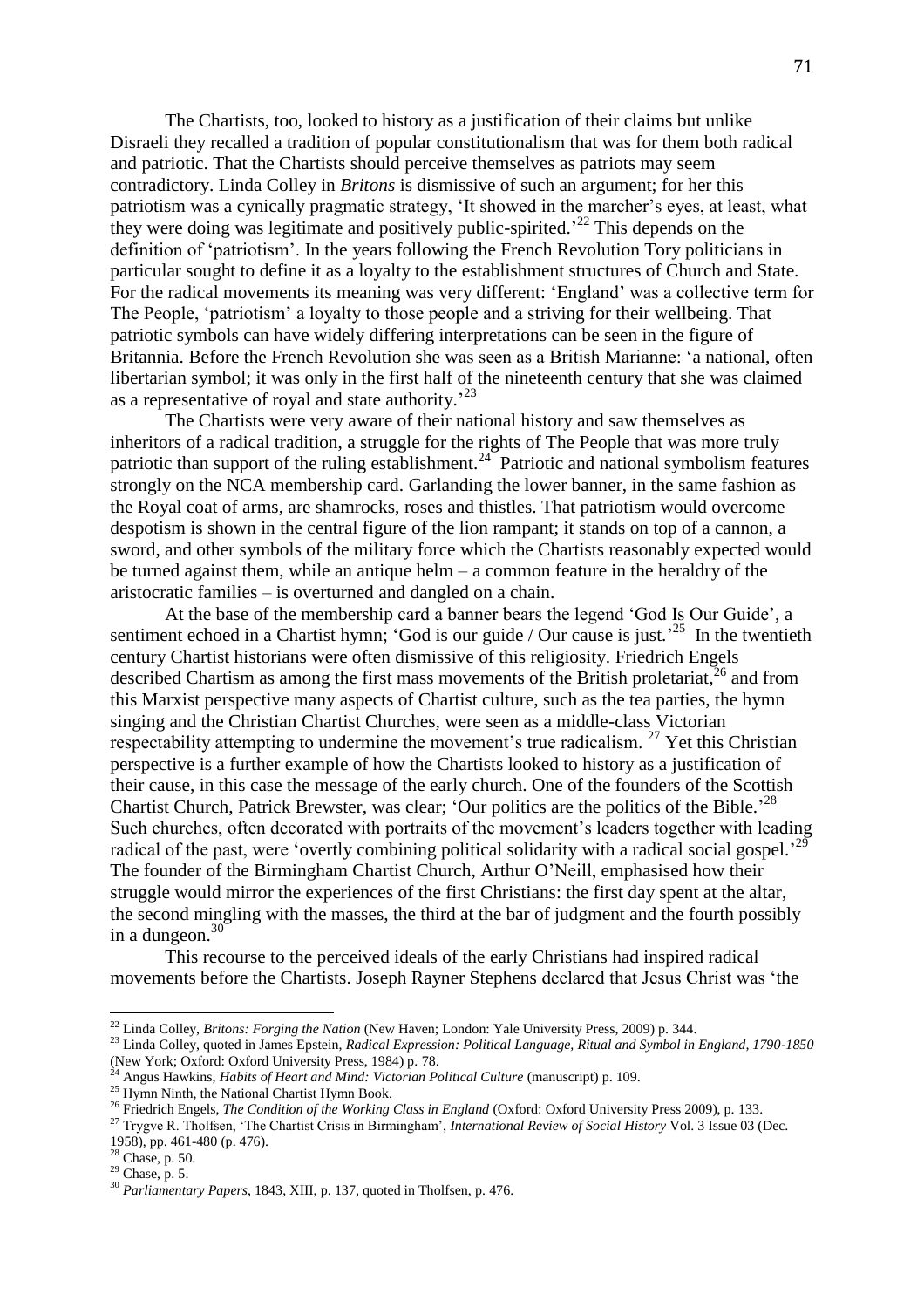prince of Jack Cades' recalling the leader of a popular revolt in the fifteenth century.<sup>31</sup> Medieval and seventeenth-century radical movements specifically opposed the hegemony of the nobility and the established church, citing the 'communism' of the early Christians as their authority.<sup>32</sup> The jailed Chartist 'Radical Jack' stated 'Jesus Christ was the first Chartist … He taught the doctrines of humility and equality, and even instructed men to sell their garments and buy a sword.<sup>33</sup> The monk John Ball, one of the leaders of the fourteenthcentury Peasants' Revolt, reportedly declared 'Whan Adam dalf, and Eve span, Wo was thane a gentilman?<sup>34</sup> The imagery on the NCA membership card recalls this argument. The man and woman either side of the garter both hold implements of agriculture. In particular the man, the Adam, holds a spade for delving. Noticeably, he is not dressed as a labourer. He wears a fashionable coat and waistcoat rather than the practical fustian of the working man; he wears white stockings and shoes rather than boots or clogs. He is a figure of prosperity and even gentility, but by holding his spade he is identified as one of the producers of wealth, a delving Adam who is truly a gentleman.

The meeting with Lord Valentine concludes in an atmosphere of mutual respect. He tells the delegates that he has brought this ancient armour from his family castle because 'I am to represent Richard Coeur de Lion at the Queen's ball … and before my sovereign I will not don a Drury Lane cuirass.<sup>35</sup> This noble impulse for authenticity is undoubtedly well meant, but it does not stand up to investigation. The armour of the De Montfort period was largely chainmail, plate armour like that described evolving some hundred years later. As a costume for Richard I it is even less appropriate. Lord Valentine's harness belongs at best to the jousting tournaments at the very end of the medieval period, if not the faux-medievalism of the Eglinton Tournament only five years previously. His description of the armour betrays Disraeli's romanticised view of the medieval past; it is what he would like the facts to be, rather than the facts themselves.

Arguably the same criticism can be levelled at the Young England philosophy as a whole. Critics were often harsh, describing it as 'childish bathos',<sup>36</sup> only suitable for hopeless romantics,  $37$  'their remedy for social distress was to erect maypoles in every village.<sup>38</sup> Contemporary authors such as Dickens, Kingsley and Trollope shared the general perception that the idea of reviving medieval systems of government was nothing short of ludicrous. Yet in *Yeast* Kingsley had one of his characters concede that Young England's 'little finger is thicker than my whole body, for it is trying to do something.<sup>39</sup> In writing his trilogy of novels Disraeli presented his readers with a powerful argument for his unconventional philosophy. When Disraeli first stood for election he did so as a radical; his adoption of the conservative party, and his association with the Young England group, can be seen as a continuation of this radical sentiment rather than a repudiation of it. He took the shocking evidence of working conditions found in the parliamentary Blue Books and, by incorporating it into a work of fiction, brought it to the attention of an audience far wider than the politicians in Westminster. Disraeli's parliamentary career flourished. He became party leader

 $\overline{a}$ 

 $31$  Chase, p. 31.

<sup>32</sup> Iwan Russell-Jones, *The Relationship Between Theology and Politics in the Writings of John Lilburne, Richard Overton and William Walwyn* (D.Phil. Thesis, Oxford University, 1987).

<sup>33</sup> *Northern Liberator*, 7 Sept. 1839, accessed online through the British Library website URL: http://www.bl.uk/reshelp/findhelprestype/news/newspdigproj/ndplist

<sup>34</sup> Thomas Walsingham, *Historia Anglicana*, II 32-3, quoted in R. B. Dobson, *The Peasants' Revolt of 1381* (London: Macmillan, 1983) p. 374.

<sup>35</sup> *Sybil*, p. 226.

<sup>36</sup> Faber, p. 204.

<sup>37</sup> Robert Blake, *Disraeli* (London: Eyre & Spottiswoode, 1996), p. 168.

<sup>38</sup> Faber, p. 205.

<sup>&</sup>lt;sup>39</sup> Charles Kingsley, *Yeast* (London: Parker & Son, 1859), p. 98, quoted in Faber p. 211; with appropriate medievalism the speaker's name is Lancelot.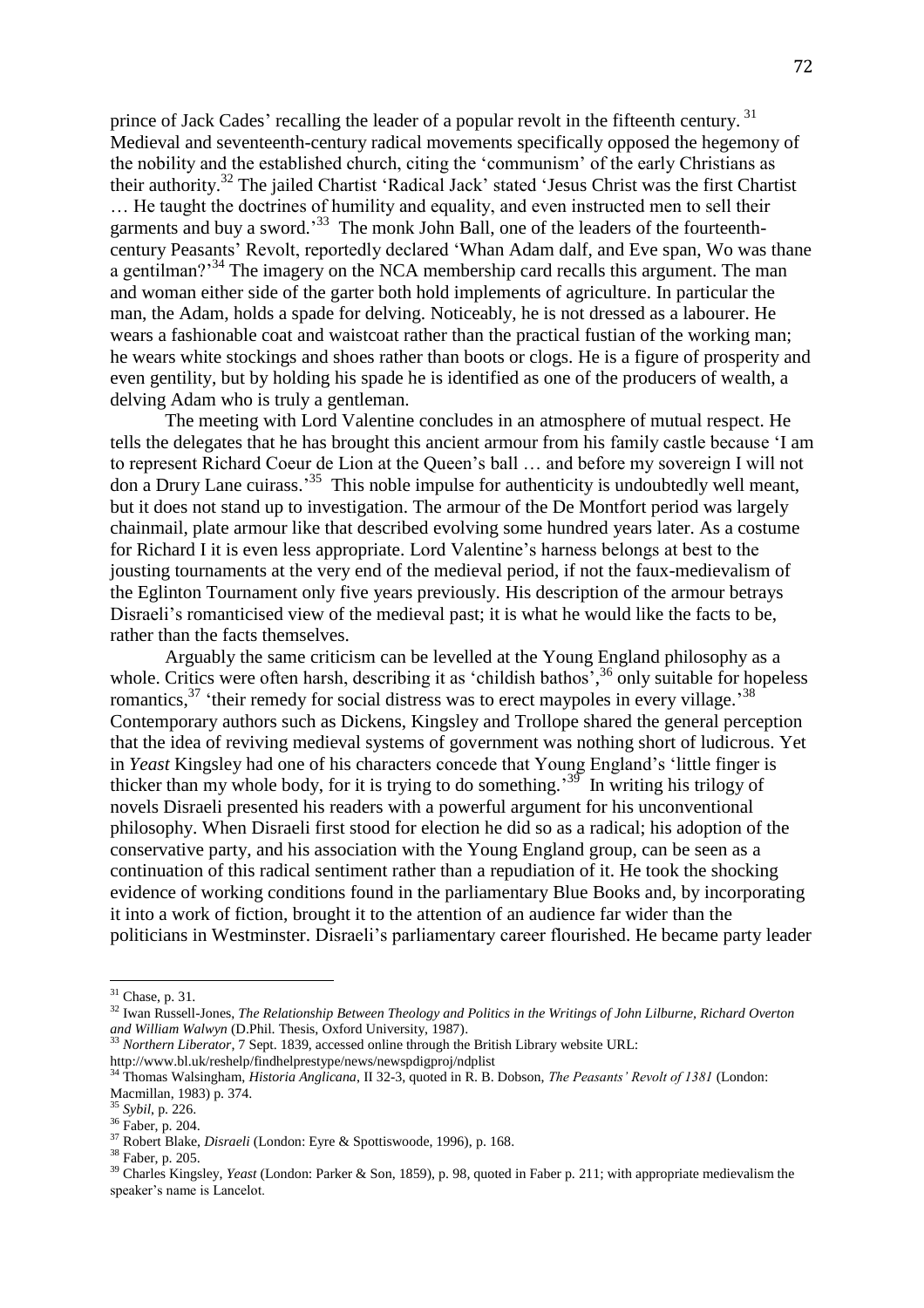of the Conservatives and on two occasions Prime Minister, while his Young England ideology gained greater resonance, as themes of neo-medievalism found popular expression in the art and literature of the latter half of the century. His call for a responsible aristocracy was taken up by his party, and Tory Paternalism was still a vocal ideology in Conservative politics into the 1980s and the years of the Thatcher government. <sup>40</sup> The Chartists were also vilified, but likewise five of the demands of the six-point charter have become established principles of modern political life; only the call for annual parliaments remains unheeded. Both Young England and the Chartists were condemned by their contemporaries for their idealism, and even naivety. But as one old Chartist recalled towards the end of his life 'It might now be said we were fools, but I answer young people now have no idea of what we had to endure.<sup>241</sup>

#### **Bibliography**

## **Primary Sources**

Disraeli, Benjamin, *Sybil, or, The Two Nations*, Oxford: Oxford University Press, 2008.

*The National Chartist Hymn Book*

http://www.calderdale.gov.uk/wtw/search/controlservlet?PageId=Detail&DocId=1022 53&PageNo=3

#### *Northern Liberator*

http://www.bl.uk/reshelp/findhelprestype/news/newspdigproj/ndplist

- *The Northern Star* http://www.ncse-viewpoint.cch.kcl.ac.uk
- Place, Francis, *The People's Charter and National Petition*, Kilmarnock: Kilmarnock Working Men's Association, 1839.

## **Secondary Sources**

 $\overline{a}$ 

- Ashton, Owen, Fyson, Robert, Roberts, Stephen, *The Chartist Legacy*, Rendlesham: Merlin Press, 1999.
- Blake, Robert, *Disraeli*, London: Eyre & Spottiswoode, 1966.

Chase, Malcolm, *Chartism: A New History*, Manchester: Manchester University Press, 2007.

Colley, Linda, *Britons: Forging the Nation, 1707-1837*, New Haven; London: Yale University Press, 2009.

Dobson, R. B., *The Peasants' Revolt of 1381*, London: Macmillan, 1983.

<sup>40</sup> Stephen Haseler, *The Battle for Britain: Thatcher and the New Liberals* (London: Tauris, 1989), pp. 11-28.

<sup>41</sup>Benjamin Wilson, *The Struggles of an Old Chartist* (Halifax: John Nicholson, 1887), p. 13.

https://www.calderdale.gov.uk/wtw/search/controlservlet?PageId=Zoom&DocId=100896